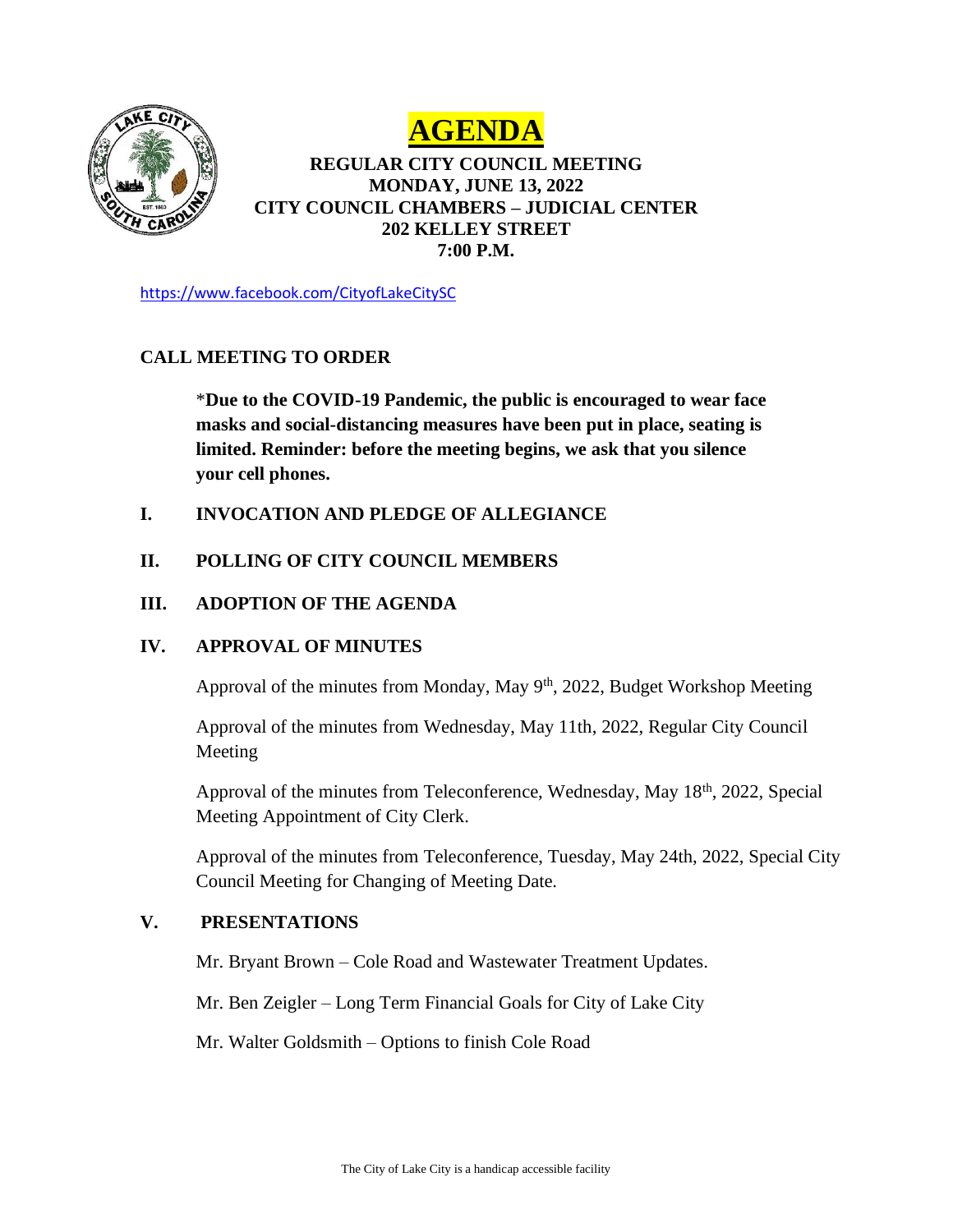## **VI. PUBLIC COMMENT PERIOD**

Notes on Comment Period: Comments are limited to **two minutes** per person and no personal or verbal attacks will be entertained. The Council is interested in hearing your concerns, but speakers should not expect Council action or deliberation on subject matters brought up during the Public Comment Period. Topics requiring further investigation will be referred to the City Administration and may be scheduled for a future agenda. **Please make sure to sign-in and leave your name and address for the record with the City Clerk to Council.** 

## **VII. LEGISLATIVE**

## **A. ORDINANCES**

## **1. Ordinance 2022.007 Second and Final Reading**

An Ordinance for the City of Lake City, South Carolina to approve levying taxes and establish a municipal budget for the fiscal year beginning July 1, 2022, and ending June 30, 2023, and other matters related thereto.

## **2. Ordinance 2022.008 First Reading**

An Ordinance for the City of Lake City, South Carolina to further provide procedures for meetings and other matters related thereto.

## **B. RESOLUTIONS**

## **1. Resolution 2022.033 Final Reading**

A Resolution of the updated Rental Policy along with Hours of Operation and Fees for Police associated with Security for the Village Green and all matters related thereto.

## **2. Resolution 2022.034 Final Reading**

A Resolution for the City of Lake City, South Carolina authorizing the acceptance of \$20,000 Duke Energy Grant for the purchase Motorola APX 6000 Series Radios and accessories and all other matters related thereto

## **3. Resolution 2022.035 Final Reading**

A Resolution for the City of Lake City, South Carolina authorizing the acceptance of a grant for \$489,000 from the South Carolina Rural Infrastructure Authority (RIA) for the Church Street Tank Rehabilitation and Repair Project and all other matters related.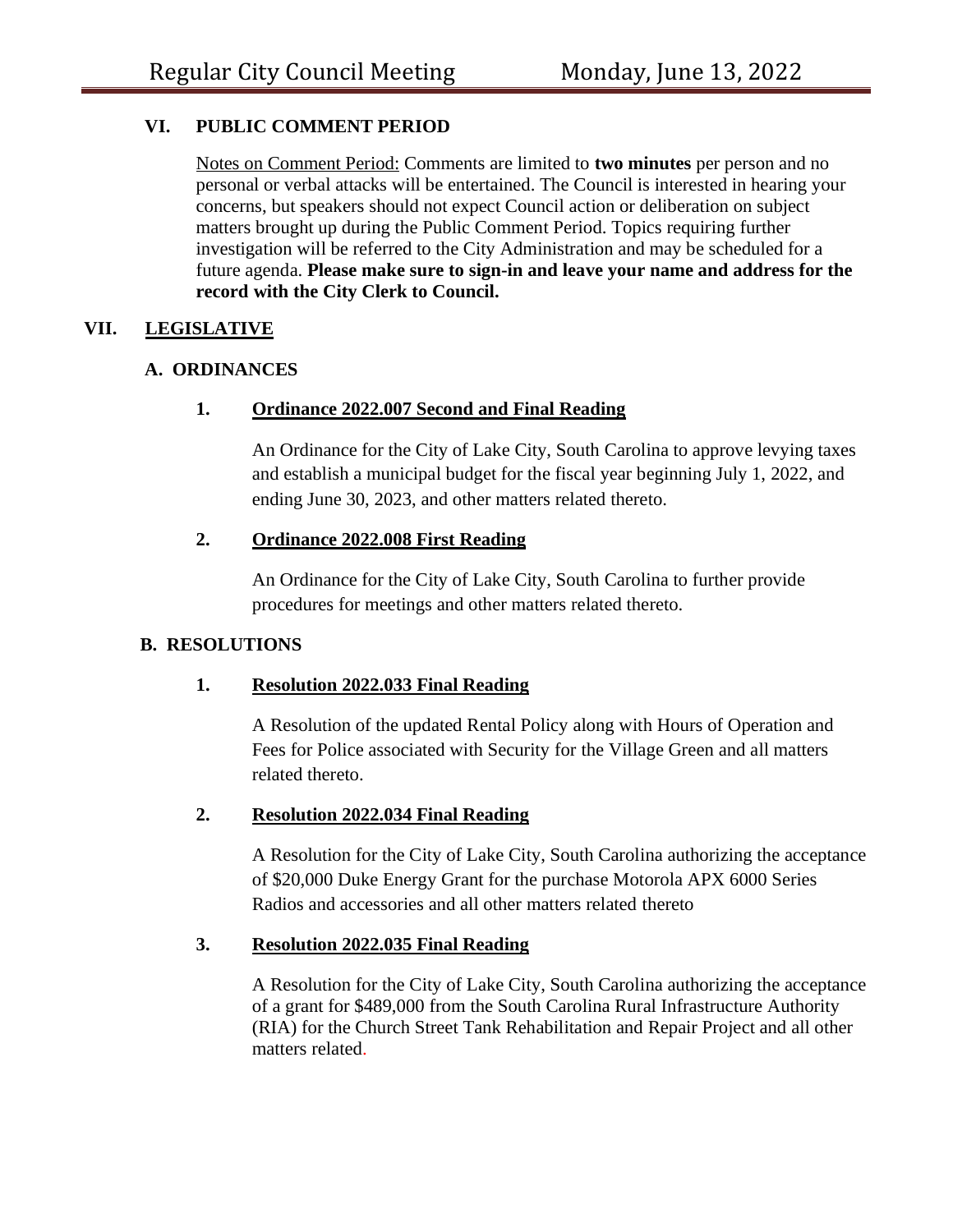## **4. Resolution 2022.036 Final Reading – Tabled for Review by Grant Committee**

A Resolution establishing approval for the acceptance of the recommendation from the bid committee to award SUMMIT Engineering, Laboratory & Testing, Inc. the bid award for asbestos assessment, project design and air monitoring related to the Community Development Block Grant for slum and blight housing in the amount of \$29,600 and all other matters related.

## **5. Resolution 2022.037 Final Reading**

A Resolution for the City of Lake City, South Carolina seeking the approval to rescind previous check signature cards with First Citizen Bank and update with current signatures and other matter related thereto.

## **6. Resolution 2022.038 Final Reading**

A Resolution for the City of Lake City, South Carolina seeking the approval to change the scheduled date/day of Tuesday, November 8<sup>th</sup>, 2022, Regular City Council meeting to the business day before of Monday, November 7<sup>th</sup>, 2022, and other matter related thereto.

## 7. **Resolution 2022.039 Final Reading – Tabled for Review by Grant Committee**

A Resolution establishing approval for the acceptance of the recommendation from the bid committee to award Carolina Paralegal Associates, LLC the bid award for the title searches and all other matters related.

## 8. **Resolution 2022.040 Final Reading**

A Resolution for the City of Lake City, South Carolina seeking to dissolve Resolution 2021.379 appointing seven employees and their alternates to the Grievance Committee and establishing a new Resolution with new members with expiring terms in accordance with the Employee Handbook Grievance Policy and other matter related thereto.

## 9. **Resolution 2022.041 Final Reading**

A Resolution establishing approval for the acceptance of the recommendation from the bid committee to award AECOM Technical Services, Inc. the general engineering services for an additional seven (7) years and other matter related thereto.